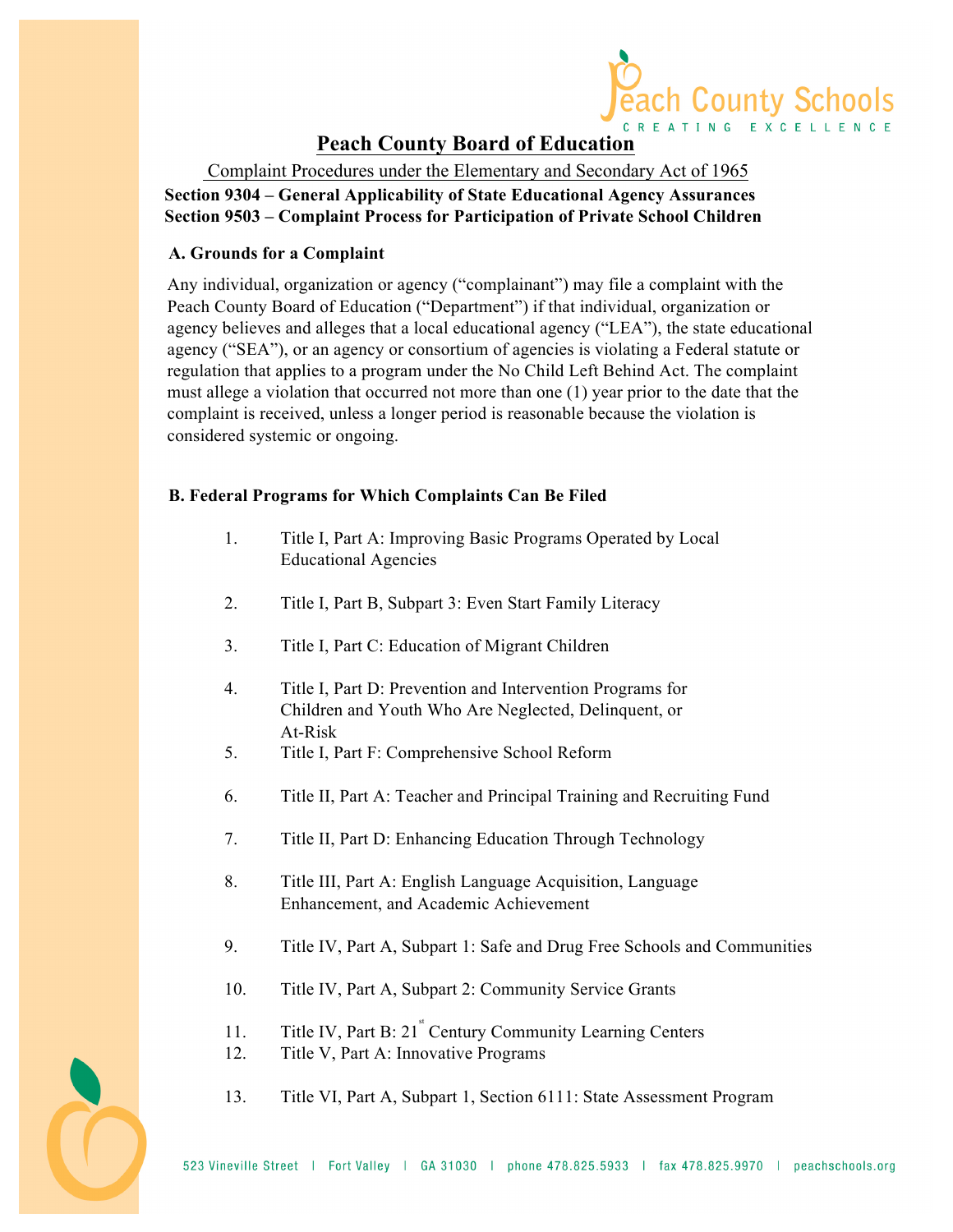

- 14. Title VI, Part A, Subpart 1, Section 6112: Enhanced Assessment Instruments Competitive Grant Program
- 15. Title VI, Part B, Subpart 2: Rural and Low-Income Schools
- 16. Title IX, Part E, Subpart 1, Section 9503: Complaint Process for Participation of Private School Children

## **C. Complaints Originating at the Local Level**

As part of its Assurances within NCLB program grant applications and pursuant to Section 9306 of the No Child Left Behind Act, an LEA accepting federal funds also agrees to adopt local written procedures for the receipt and resolution of complaints alleging violations of law in the administration of covered programs. Therefore, for complaints originating at the local level, a complaint should not be filed with the Georgia Department of Education until every effort has been made to resolve the issue through local written complaint procedures. If the complainant has tried to file a complaint at the local level to no avail, the complainant must provide the Georgia Department of Education with written proof of their attempt to resolve the issue at the local level.

## **D. Filing a Complaint**

A complaint must be made in writing and signed by the complainant. The complaint must include the following:

1. A statement that the LEA, SEA, agency or consortium of agencies has violated a requirement of a Federal statute or regulation that applies to an applicable program;

2. The date on which the violation occurred;

3. The facts on which the statement is based and the specific requirement allegedly violated (include citation to the Federal statute or regulation);

4. A list of the names and telephone numbers of individuals who can provide additional information;

5. Whether a complaint has been filed with any other government agency, and if so, which agency;

6. Copies of all applicable documents supporting the complainant's position; and;

7. The address of the complainant.